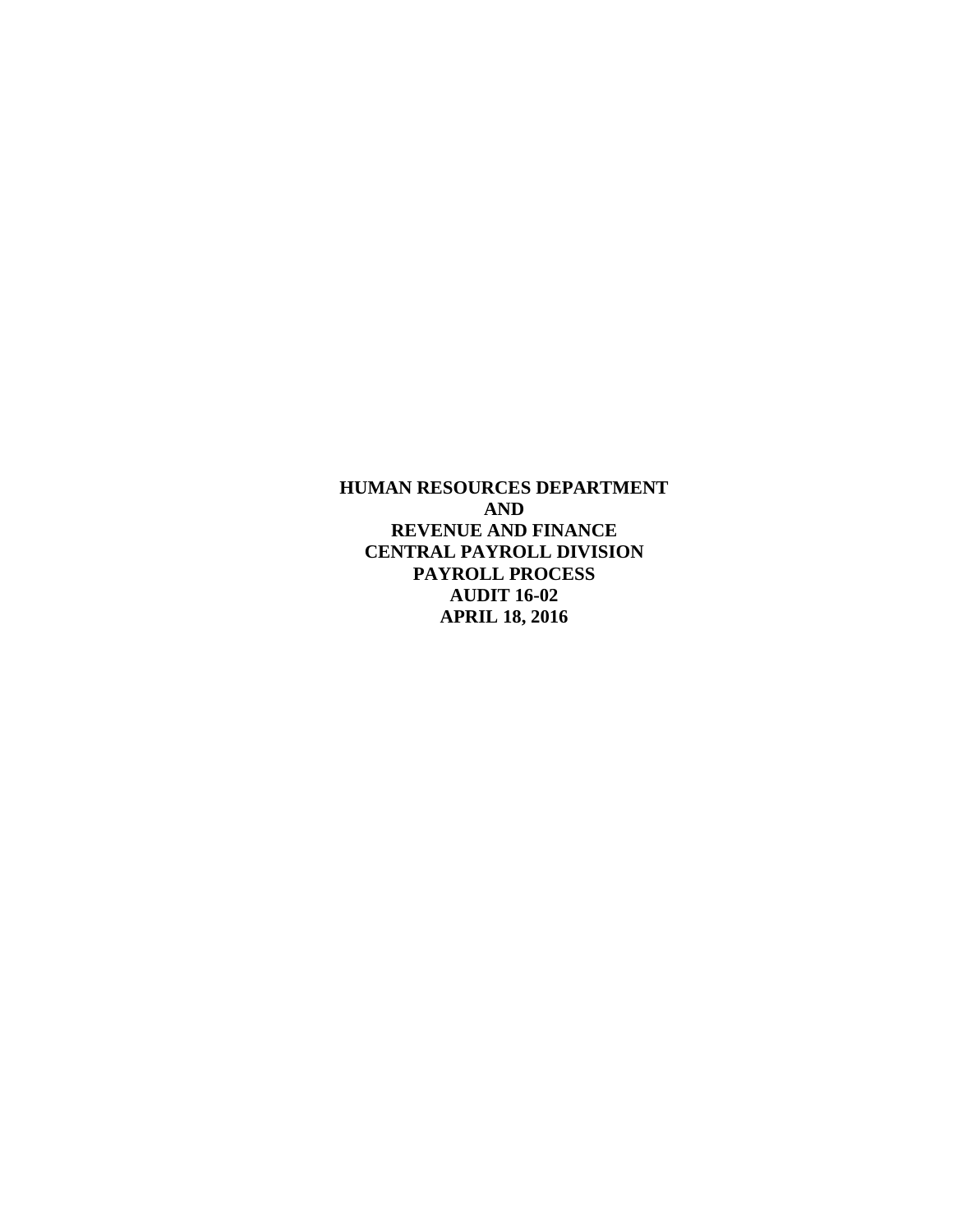# **CITY OF TAMPA**



**Bob Buckhorn, Mayor**

**Internal Audit Department**

**Christine Glover, Internal Audit Director**

April 18, 2016

Honorable Bob Buckhorn Mayor, City of Tampa 1 City Hall Plaza Tampa, Florida

RE: Payroll Process, Audit 16-02

Dear Mayor Buckhorn:

Attached is the Internal Audit Department's report on 16-02 Payroll Process.

We thank the management and staff of the Human Resources Department and the Revenue and Finance Central Payroll Division for their cooperation and assistance during this audit.

Sincerely,

/s/ Christine Glover

Christine Glover Internal Audit Director

cc: Dennis Rogero, Chief of Staff Sonya Little, Chief Financial Officer Kimberly Crum, Director of Human Resources Russell Haupert, Chief Technology Officer Martin Zinaich, Information Security Officer Sarah Lang, Employees Relations Manager Lee Huffstutler, Chief Accountant Vince Capitano, Benefits and HRMS Manager Terrie Williams, Accounting Operations Manager Michael Cascone, Accounting Supervisor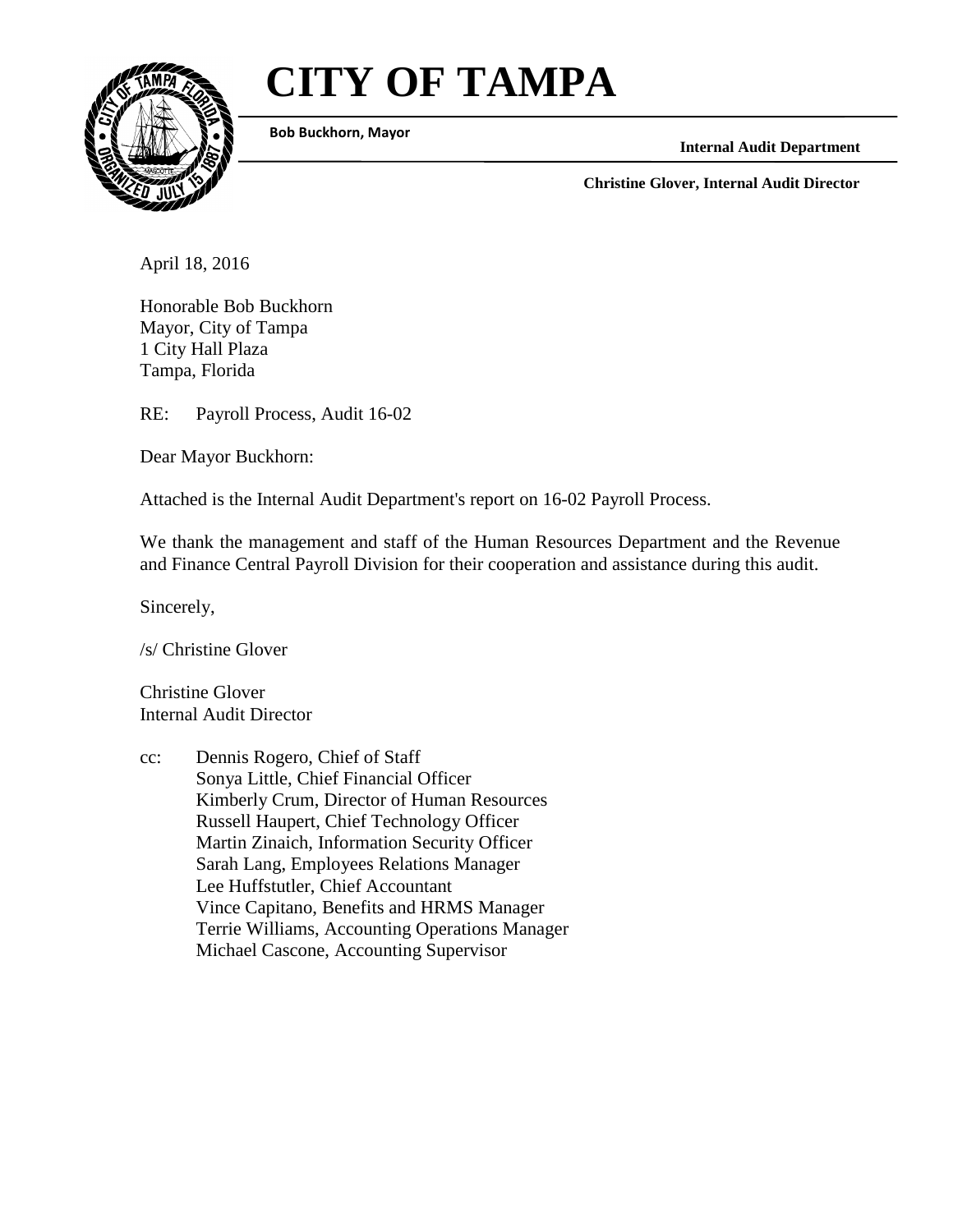**HUMAN RESOURCES DEPARTMENT AND REVENUE AND FINANCE CENTRAL PAYROLL PAYROLL PROCESS AUDIT 16-02 APRIL 18, 2016**

Not available to sign

\_\_\_\_\_\_\_\_\_\_\_\_\_\_\_\_\_\_\_\_\_\_\_\_\_\_\_\_\_\_\_\_\_\_\_\_\_\_\_ Melinda Jenzarli, Auditor

/s/ Christine Glover

\_\_\_\_\_\_\_\_\_\_\_\_\_\_\_\_\_\_\_\_\_\_\_\_\_\_\_\_\_\_\_\_\_\_\_\_\_\_\_ Christine Glover, Audit Director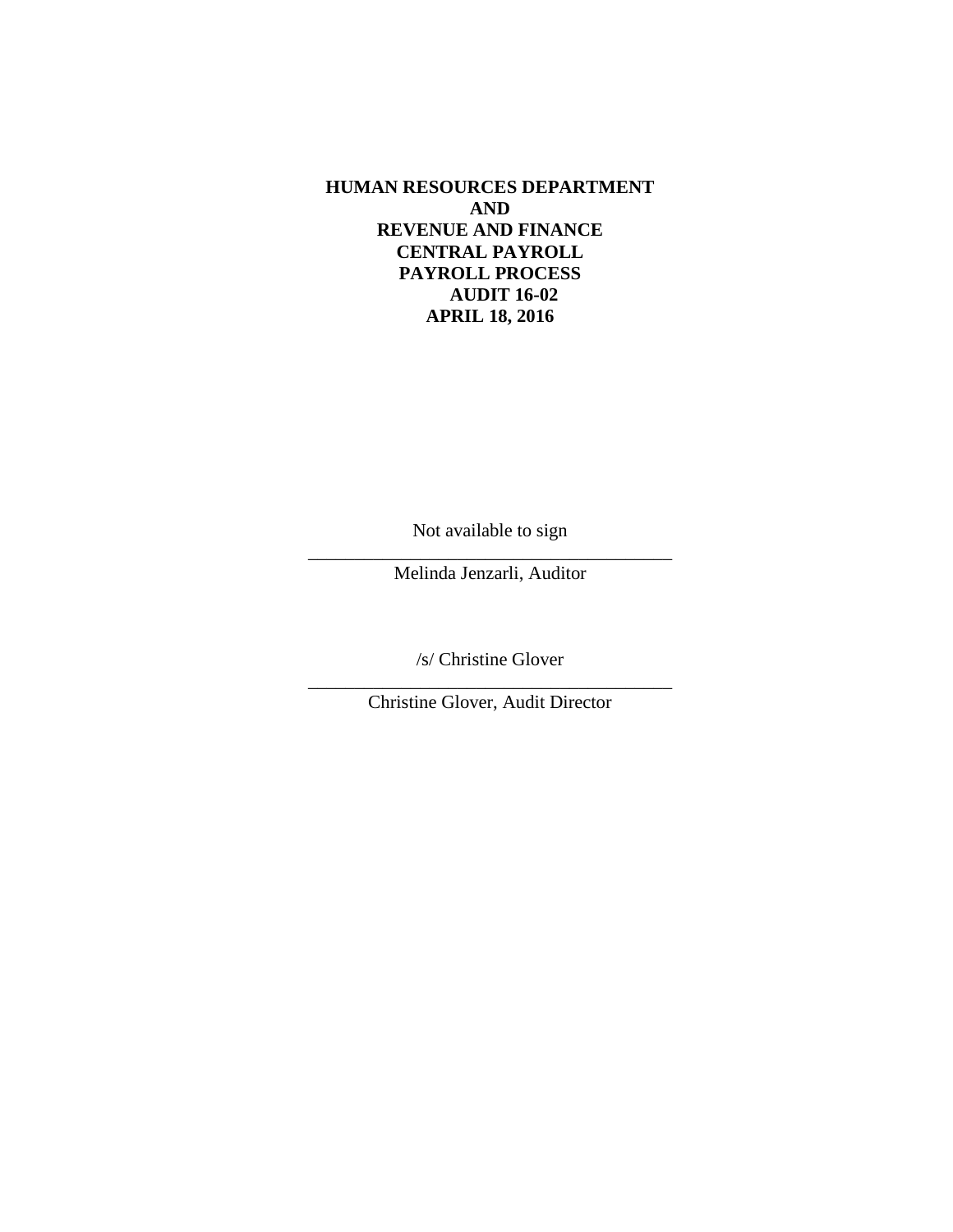#### **HUMAN RESOURCES DEPERTMENT AND REVENUE AND FINANCE CENTRAL PAYROLL DIVISION PAYROLL PROCESS AUDIT 16-02**

#### **BACKGROUND**

CY2015 was the first year that the City of Tampa (City) processed payroll in Oracle. The Human Resources (HR) Department is responsible for processing new employees, pay rate adjustments and increases, and terminations. They also maintain Kronos, the City's timekeeping system. Central Payroll, within the Revenue and Finance Department, is responsible for processing payroll citywide. Individual City Supervisors are responsible for posting and approving requested time off and hours worked in Kronos. Once all time is approved by the individual Supervisors in Kronos, HR signs off and then transfers the data to Oracle for Central Payroll to move forward with processing. The City's total gross payroll for CY2015 was \$282,934,625.

## **STATEMENT OF OBJECTIVES**

This audit was conducted in accordance with the Internal Audit Department's FY2016 Audit Agenda. The objectives of this audit were to ensure that:

- 1. Employee starting pay, pay rate increases, and terminations are performed accurately and timely.
- 2. Payroll earnings and accruals are calculated accurately and processed efficiently.
- 3. There is proper separation of duties between adding employees, terminations, pay rate increases, and payroll processing.

#### **STATEMENT OF SCOPE**

We have conducted an audit of the payroll process activities of the HR Department and Revenue and Finance Central Payroll Division. The audit period covered salary increases performed during FY2015 and new employees added and terminated and payroll records processed during CY2015. Original Records and copies were used as evidence and verified through observation and physical examination.

#### **STATEMENT OF METHODOLOGY**

Employees added, employees terminated, salary increases, leave accruals, and payroll records processed during the audit period were extracted from Oracle. This data was analyzed, and exceptions were tested on a sample basis to verify the following:

- Starting pay was within the approved range based on the employee grade, and starting pay above the minimum was approved.
- Pay increases were approved, accurate, and performed timely.
- Terminated employees system access was removed timely, and separation payments were calculated and paid accurately.
- Gross salaries paid reconciled to the approved salary for each employee per the HR file.
- No duplicate payroll payments were made.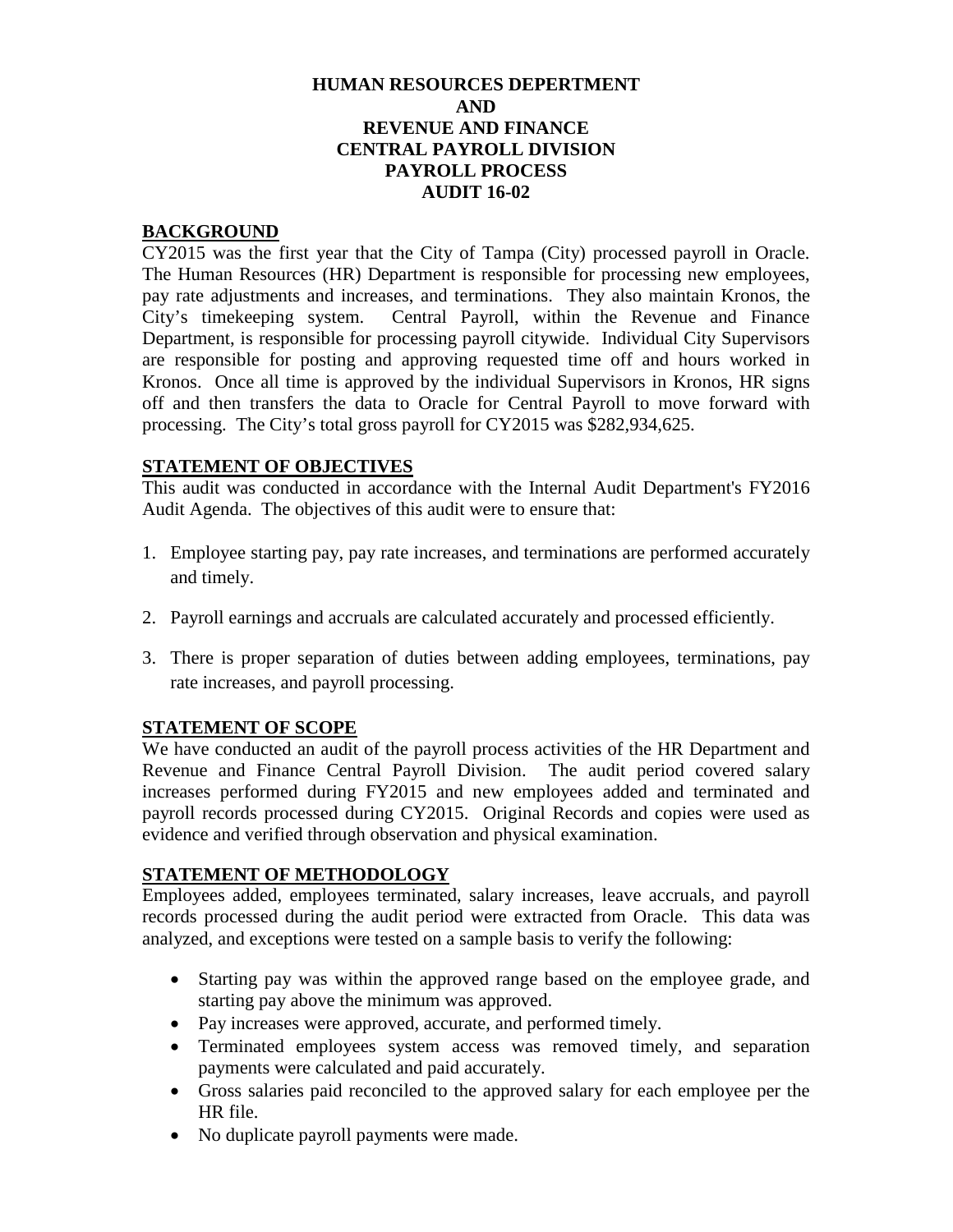- Fictitious employees do not exist.
- Employees who received overtime were eligible based on the personnel manual or applicable union contract.
- Non-payroll related payments were approved and supported by documentation.
- Sick and annual leave were accrued properly.

We verified that employees, who performed the functions referenced above, were authorized and that proper separation of duties exists. The entire payroll process was evaluated for adequate internal controls. The data used in this audit was assessed and deemed reliable.

We conducted a benchmarking assessment of the City's payroll process by interviewing six local municipalities that use Oracle to process payroll. We provided the results to the HR and Revenue and Finance Departments.

## **STATEMENT OF AUDITING STANDARDS**

We conducted this performance audit in accordance with generally accepted government auditing standards. Those standards require that we plan and perform the audit to obtain sufficient, appropriate evidence to provide a reasonable basis for our findings and conclusions based on our audit objectives. We believe that the evidence obtained provides a reasonable basis for our findings and conclusions based on our audit objectives.

## **NOTEWORTHY ACCOMPLISHMENTS**

- 1. HR and Central Payroll worked with the Technology and Innovation Department to configure, test, and implement three systems: Kronos, TeleStaff, and Oracle. New process documentation and procedures were created providing for a seamless transition to these new systems. HR provided training on Kronos and TeleStaff to supervisors in multiple training sessions. They continue to provide training to individual supervisors using the remote access tool.
- 2. Employee Self Service was successfully implemented in Oracle allowing employees to enter their W-4 and deferred compensation changes, thus eliminating the need to submit a document for the change. Employee Self Service also allows employees to enter changes to their personal data such as phone numbers, address, etc.
- 3. Supervisor Self-Service was successfully implemented in Oracle allowing supervisors to change the employees supervisor, terminate employees (when employees are unable to enter the termination in Oracle themselves), and the ability to view the data on their employees (job title, position, etc.).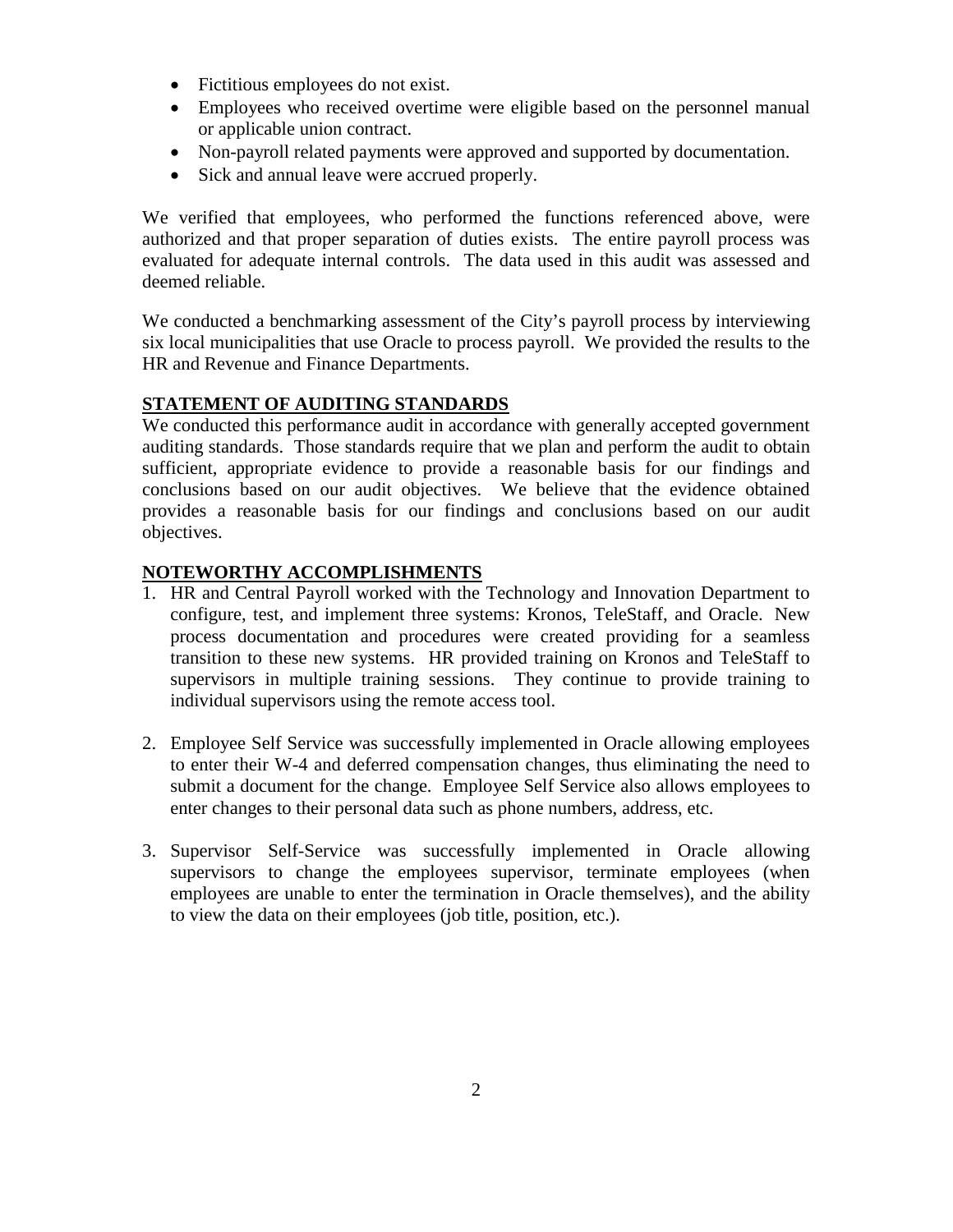## **AUDIT CONCLUSIONS**

Based upon the test work performed and the recommendations noted below, we conclude that:

- 1. Employee starting pay, pay rate increases, and terminations are performed accurately. Improvements could be made to automating the notification to the Security Office after an employee has left employment.
- 2. Payroll earnings and accruals are calculated accurately and processed efficiently.
- 3. Overall, there is proper separation of duties between adding employees, terminations, pay rate increases, and payroll processing. Two HR employees with the ability to add and terminate employees and modify pay rates, were also granted access to process payroll. This access has since been disabled.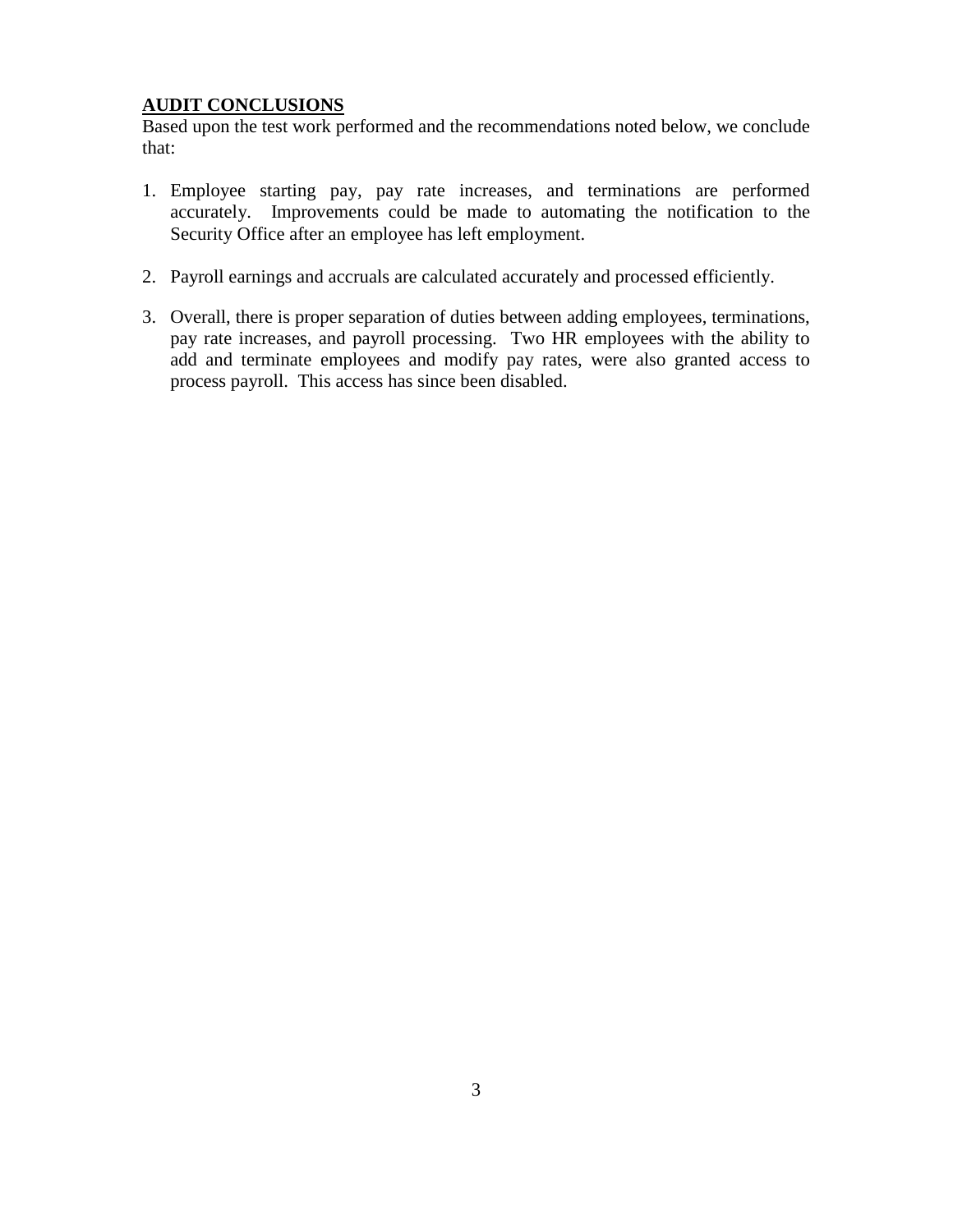#### **RETROACTIVE MERIT INCREASES**

STATEMENT OF CONDITION: During FY2015, 2,633 City employees received a salary merit/step increase based on their performance evaluation score. Of the 2,633 increases, 1,309 or 50% were performed, on average, 62 days after the employee's performance review date. In a sample conducted on this population, it took the respective departments, on average, 48 days to complete and submit the evaluation to the Human Resources (HR) Department, and took, on average, 20 days to be processed by the HR Department. The Employee Relations Manager does send out a monthly report to remind supervisors of all employees with upcoming salary review dates.

It is our understanding that there are plans to implement the Oracle Performance Management module. With this new module, a supervisor will receive notification that a performance evaluation is due in advance of the performance review date allowing adequate time to plan and complete the review timely. Once complete, a workflow process will be routed to HR for their review and approval.

CRITERIA: Performance evaluations should be completed and submitted to the HR Department before an employee's performance review date to ensure adequate time for processing.

CAUSE: Performance evaluations are not being submitted timely to the HR Department by the respective departments.

EFFECT OF CONDITION: Retroactive merit/step increases result in the employee not receiving their increase timely. It is also highly inefficient as this requires the HR Department to perform a manual retroactive increase calculation that must also be verified by Central Payroll.

RECOMMENDATION 1: The HR Department should continue to remind Departments to submit performance evaluations timely. Once the Oracle Performance Management Module is implemented, the HR Department should fully utilize the automated features available to improve efficiencies in processing merit/step increases. The HR Department should also look into the feasibility of setting up retroactive payment calculations automatically in Oracle.

MANAGEMENT RESPONSE: Agreed.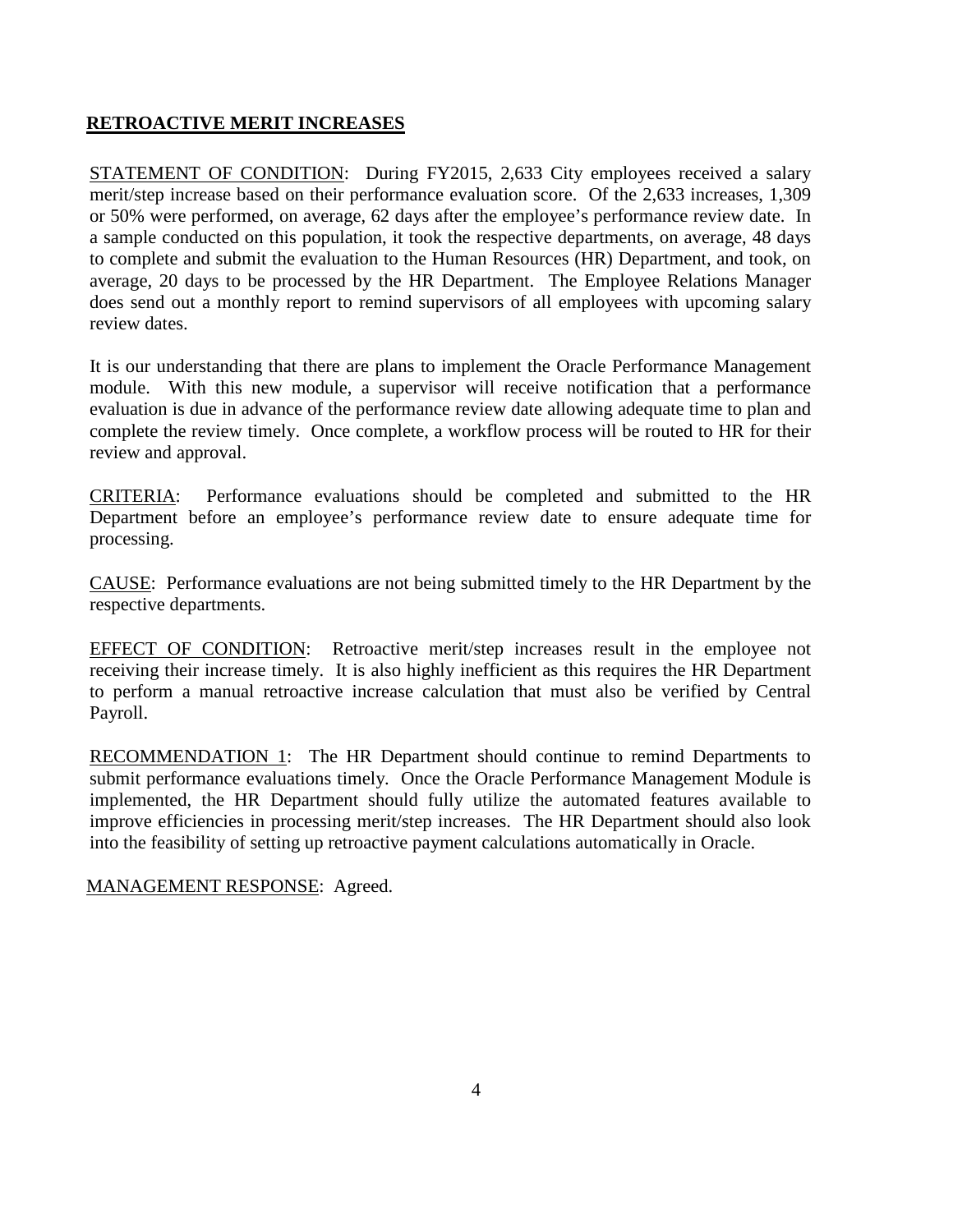## **SEPARATION OF DUTIES**

STATEMENT OF CONDITION: During a review of Oracle user access, we noted that two HR employees, who have the ability to add new hires, terminate employees, change employee's assignment and modify pay rates, were also granted the Payroll Manager responsibility. This responsibility allows a user to set up, correct and run all payroll processes, update employee pay methods, process statutory and general deductions, maintain and update employee earnings, deductions and accrual balances, and produce employee W-2s.

CRITERIA: Separation of duties should exist between users who have the ability to add new hires, terminate employees and change employee's assignment, and modify pay rates and users who process payroll.

CAUSE: The Payroll Manager responsibility was carried over from the Oracle development module for these two employees.

EFFECT OF CONDITION: Lack of proper separation of duties could allow a fictitious employee to be created and paid without being detected.

RECOMMENDATION 2: The Payroll Manager responsibility should be removed for these two employees.

MANAGEMENT RESPONSE: Human Resources was not aware that these two employees were granted the Payroll Manager responsibility in Oracle production and the Security Office was immediately notified to correct this error.

TARGET IMPLEMENTATION DATE: This was completed on March 22, 2016.